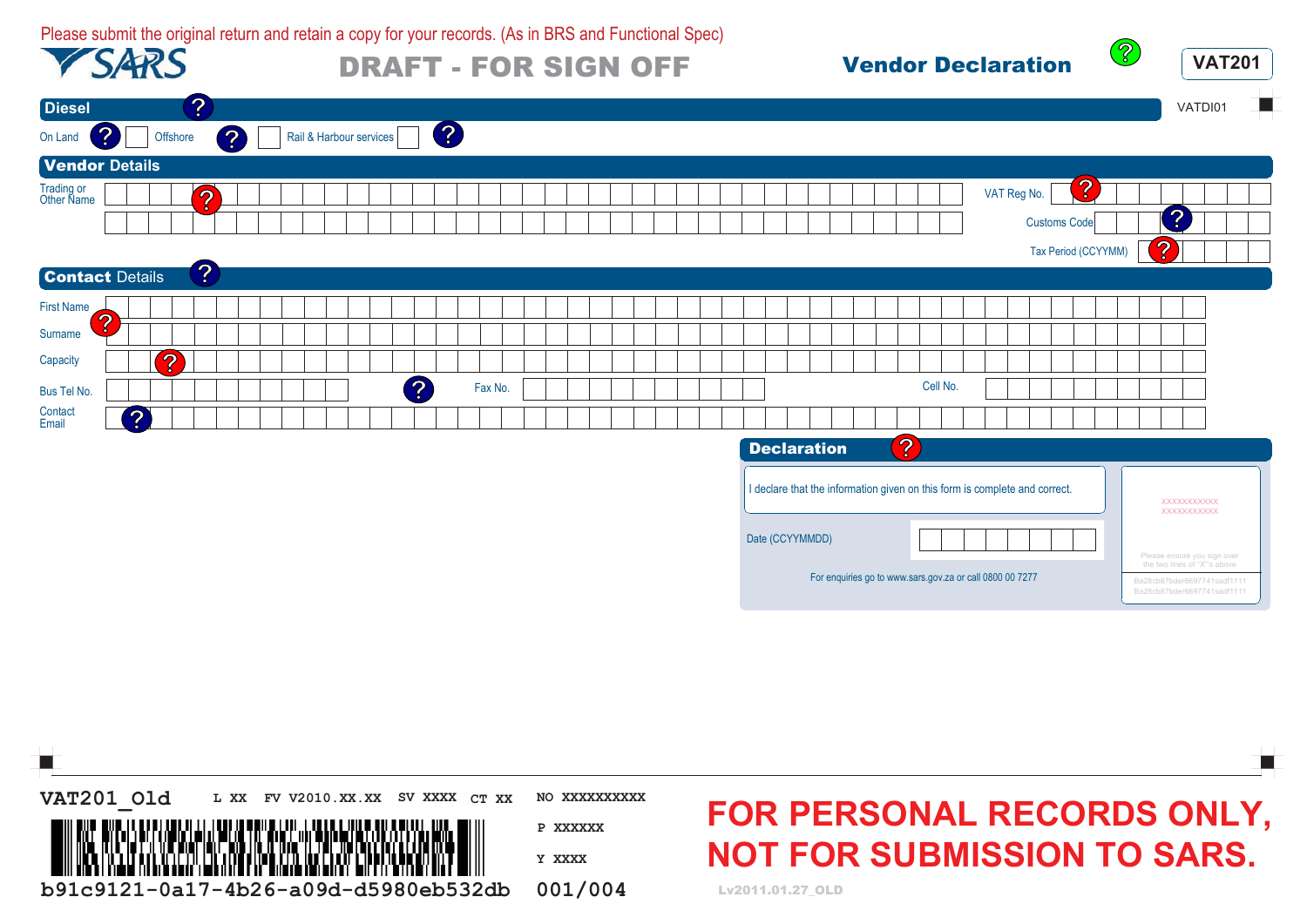Please submit the original return and retain a copy for your records. (As in BRS and Functional Spec)

| SARS<br><b>DRAFT GFOR SIGN OFF</b>                                                  |                     | <b>Vendor Declaration</b>              | <b>VAT201</b> |
|-------------------------------------------------------------------------------------|---------------------|----------------------------------------|---------------|
| A. Calculation of Output Tax and Imported Serv Co                                   |                     | ACALC01                                |               |
| <b>Supply of Goods and/or Services By You</b><br>$\left($ $\mathbf{C}$              |                     | $(\bullet)$                            |               |
| Standard rate (excluding capital goods and/or servic <a>&gt; d</a> d accommodation) | $\mathbf{1}$        | [လ.<br>$-4$<br>$X - 100 + r$<br>R<br>R |               |
| Standard rate (only capital goods and/october)                                      | 1A                  | $X \frac{r}{100+r}$ 4A R<br>R          |               |
| Zero rate (excluding goods expor $\bigodot$                                         | $\overline{2}$      | R                                      |               |
| Zero rate (only exported $g(\bigodot)$                                              | 2A                  | R                                      |               |
| Exempt and non-supplies                                                             | $\overline{3}$      | R                                      |               |
| <b>C.</b><br><b>Supply of accommodation:</b>                                        |                     | $(\mathbf{C} \cdot)$                   |               |
| $5\phantom{.0}$<br>X<br>Exceeding 28 days<br>R                                      | %66                 | $\overline{\mathbf{C}}$<br>R           |               |
| Value Not exceeding 28 days                                                         |                     | R                                      |               |
| <b>Total:</b> $(6 + 7)$                                                             | 8 <sup>°</sup><br>R | R<br>100                               |               |
| $\bullet$<br><b>Adjustments:</b>                                                    |                     |                                        |               |
| Change in use and export of second-hand goods                                       | $10$ R              | $X -$<br>11 <sup>1</sup><br>R          |               |
| Other and imported services                                                         |                     | 12<br>R                                |               |
| Total A: TOTAL OUTPUT TAX (4+4A+9+11+12)                                            |                     | 13<br>R                                |               |

**FOR PERSONAL RECORDS ONLY, NOT FOR SUBMISSION TO SARS.** Lv2011.01.27\_OLD **VAT201\_Old L XX FV V2010.XX.XX SV XXXX CT XX NO XXXXXXXXXX P XXXXXX Y XXXX b91c9121-0a17-4b26-a09d-d5980eb532db 001/004**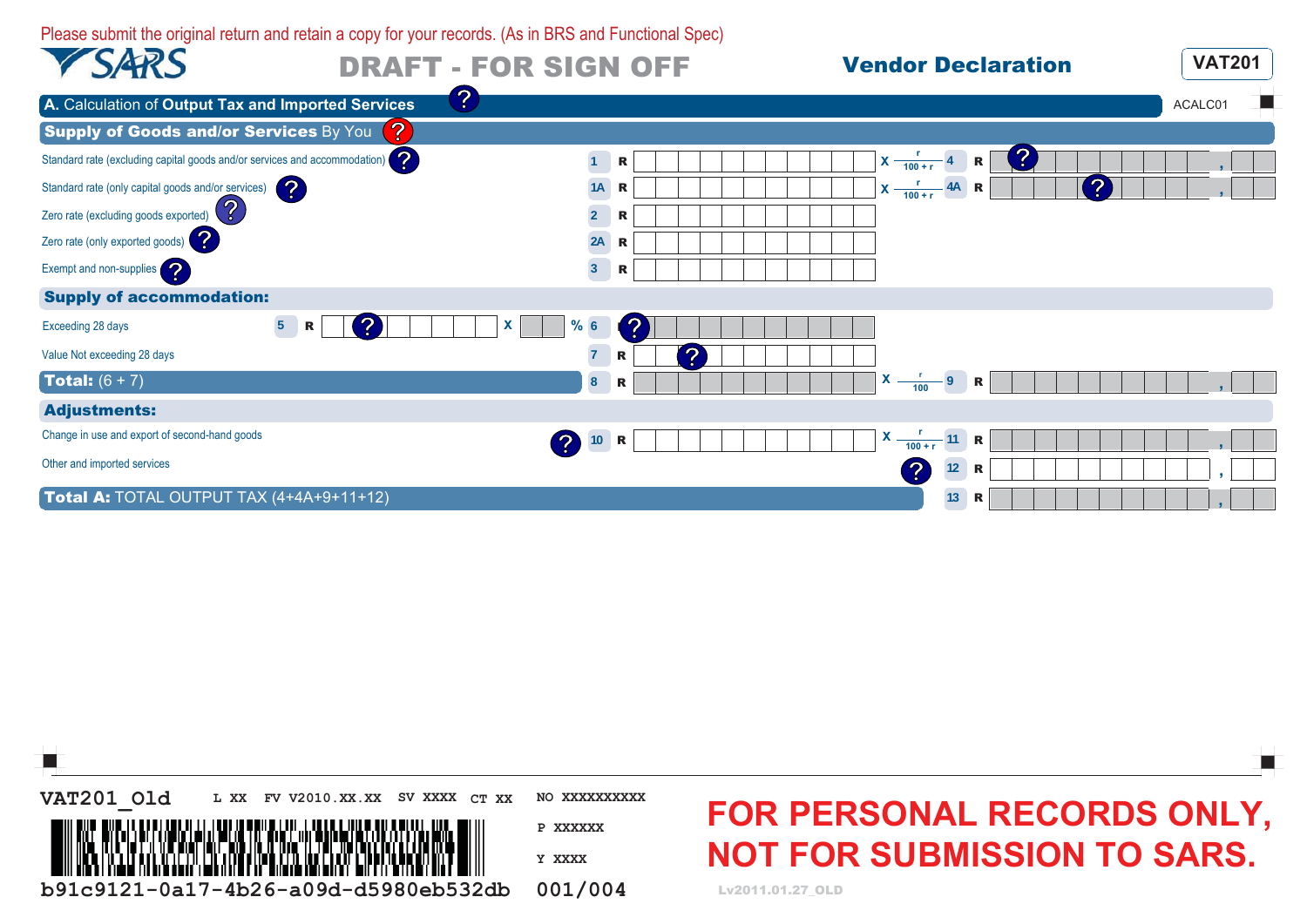Please submit the original return and retain a copy for your records. (As in BRS and Functional Spec)

|                                                         | <b>DRAFT - FOR SIGN OFF</b><br>$\overline{\mathbf{C}}$ | <b>Vendor Declaration</b>         | <b>VAT201</b> |
|---------------------------------------------------------|--------------------------------------------------------|-----------------------------------|---------------|
| <b>B.</b> Calculation of Input Tax                      | $\left(\mathbf{C}\cdot\right)$                         |                                   | BCALC01       |
| Capital goods and/or services stored to you             |                                                        | 14<br>R                           |               |
| Capital goods imported by you                           | $\overline{\mathbf{C}}$                                | 14A<br>R                          |               |
| Other goods and/or services supplied to you (not dools) |                                                        | 15<br>R                           |               |
| Other goods imported by you (not capital goods)         |                                                        | 15A<br>R                          |               |
| Adjustment <sup>0</sup>                                 |                                                        |                                   |               |
| Change in u                                             |                                                        | 16<br>R                           |               |
| Bad debt Co                                             |                                                        | 17<br>R                           |               |
| Other                                                   |                                                        | 18<br>R                           |               |
| Total B: TOTAL INPUT TAX (14+14A+15+15A+16+17+18)       |                                                        | $\mathbb{C}$<br>19<br>R           |               |
| VAT PAYABLE/REFUNDABLE (Total A - Total B)              |                                                        | 20<br>R                           |               |
|                                                         |                                                        | C., Ital input Tax (Hidden Field) |               |
|                                                         |                                                        |                                   |               |

**VAT201\_Old L XX FV V2010.XX.XX SV XXXX CT XX NO XXXXXXXXXX P XXXXXX Y XXXX b91c9121-0a17-4b26-a09d-d5980eb532db 001/004**

## **FOR PERSONAL RECORDS ONLY, NOT FOR SUBMISSION TO SARS.**

Lv2011.01.27\_OLD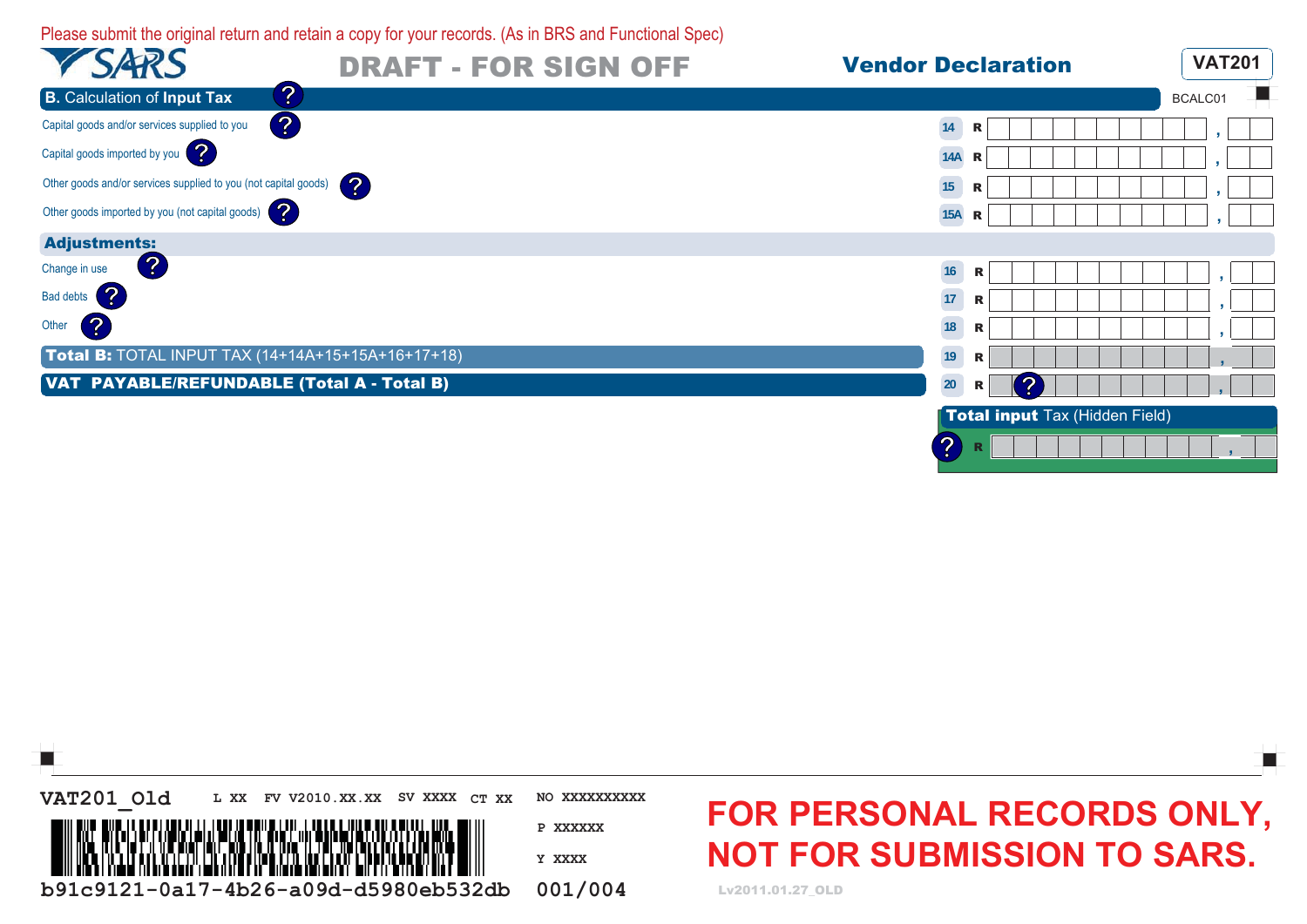Please submit the original return and retain a copy for your records. (As in BRS and Functional Spec)

| VSARS                      | <b>DRAFT - FOR SION OFF</b>                                                                  | <b>Vendor Declaration</b>                       | <b>VAT201</b>       |
|----------------------------|----------------------------------------------------------------------------------------------|-------------------------------------------------|---------------------|
|                            | $\mathsf C$ . Calculation of $\mathsf C$ , SEL REFUND IN TERMS OF THE CUSTOMS AND EXCISE ACT |                                                 |                     |
| <b>On Land:</b>            | $\overline{(\mathbf{c})}$                                                                    |                                                 | ш<br>OLDRI01        |
| Total purchases (I)        | $\overline{(\mathbf{c.})}$<br>21                                                             |                                                 |                     |
| Non-eligible purchases (I) | 22<br><u>(လ.)</u>                                                                            |                                                 |                     |
| Eligible purchases (I)     | 23<br><b>C.</b><br>$\%$                                                                      | $\bullet$                                       |                     |
| Claimable litres (I)       | 24                                                                                           | Total<br>$25\phantom{.0}$<br>$\mathsf{cl}$<br>R |                     |
| $\bullet$<br>. .           |                                                                                              |                                                 |                     |
| <b>Offshore:</b>           | $\bullet$                                                                                    |                                                 | П<br>FFCED01        |
| Total purchases (I)        | [လ]<br>26                                                                                    |                                                 |                     |
| Non-eligible purchases (I) | 27<br><b>C.</b>                                                                              | $\overline{\mathbf{C}}$                         |                     |
| Eligible purchases (I)     | 28<br>X                                                                                      | 29<br>(cl) Total<br>R                           |                     |
| <b>STEP</b>                | $\bullet$                                                                                    |                                                 | <b>In the first</b> |
| Rail & Harbour services.   |                                                                                              |                                                 | П<br>DCALR01        |
| Total purchases (I)        | $\bullet$<br>30 <sub>o</sub>                                                                 |                                                 |                     |
| Non-eligible purchases (I) | 31<br>$\overline{\mathbf{c}}$                                                                | $\overline{\mathbf{C}}$                         |                     |
| Eligible purchases (I)     | 32                                                                                           | (cl) Total<br>33<br>R                           |                     |
| ш                          |                                                                                              |                                                 | ×                   |
|                            |                                                                                              |                                                 | - 1                 |
|                            |                                                                                              | $\overline{(\mathbf{c})}$                       | TAPRE01             |
|                            | TOTAL AMOUNT PAYABLE/REFUNDABLE 20 - (25 + 29+ 33) or 20 + (25 + 29+ 33)                     | 34<br>$\mathbf R$                               |                     |